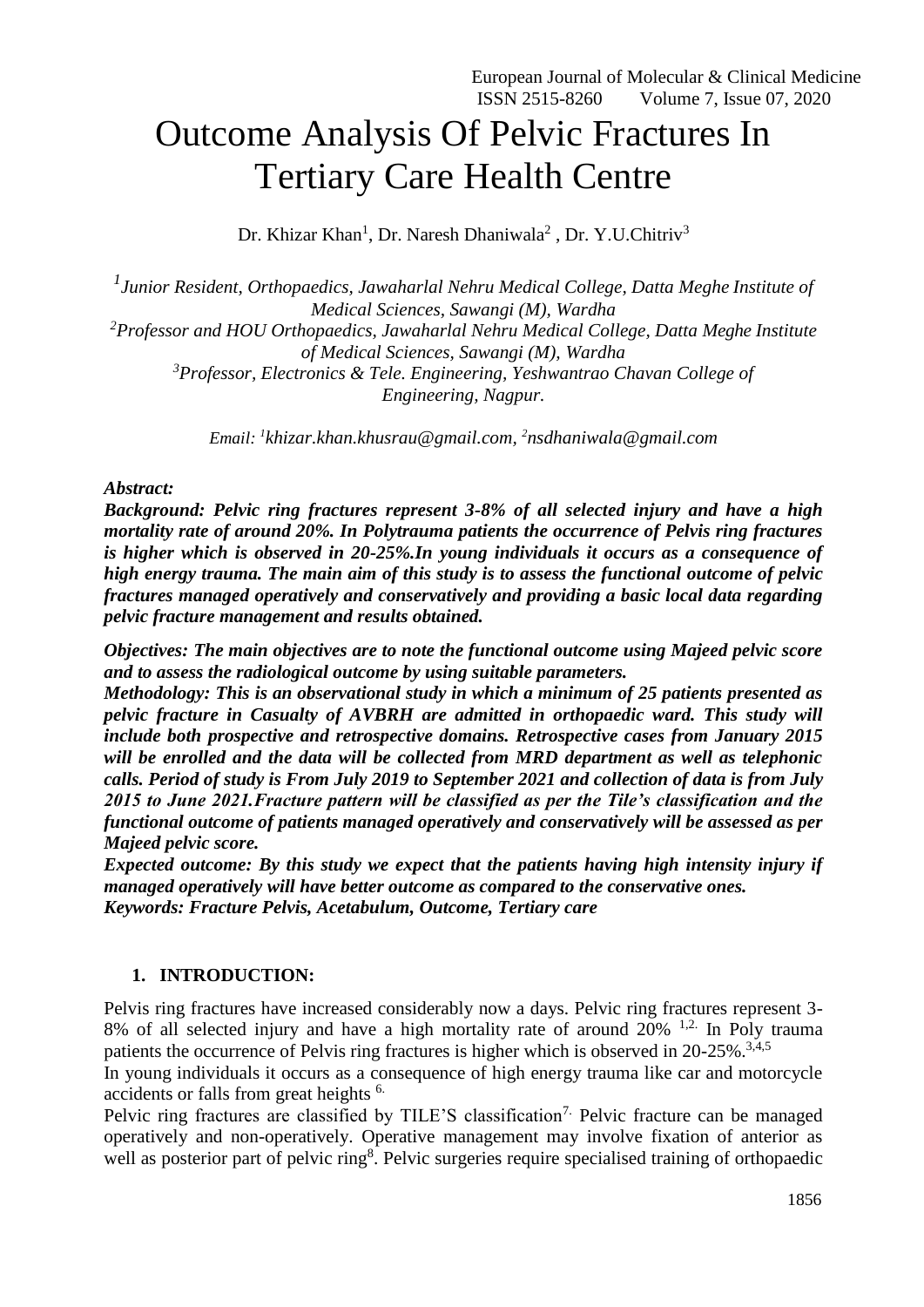surgeons.

Results after operative management also may not give good function to the patient. Surgical management of pelvic fractures is not being done in all the health care centres. Conservative management is done by traction, rest, mobilisation and closed manipulation.

Pelvic fractures have been studied less in our centre. There is no local data regarding pelvic fracture management and results obtained. Hence the present study topic has been chosen.

The present study is aimed to study the demographic factors, injury pattern and pelvic fracture management and its outcome in a tertiary care rural health centre in the central India.

## *Objectives:*

- To study the demographic factors of patients of pelvic fractures.
- To identify the mechanism of injury causing fracture and to classify the fracture pelvis as per Tile's classification.
- To note the functional outcome by using Majeed pelvic score  $9,10$
- To assess radiological outcome by using suitable parameters.

## **2. METHOD :**

It is an observational study in which 25 patients presenting with pelvic fracture in Casualty of AVBRH will be admitted in orthopaedic ward. This is a prospective type of study conducted between July 2019 to September 2021. All patients will be stabilised from the severe traumatic life threatening injury and later will be planned for evaluation for extent of injuries. After all basic investigations and radiological assessment will be done to evaluate the injuries. All these cases will be confirmed with pelvic fractures on basis of X-rays and CT scan of pelvis. These extensive pelvic fractures /injuries will be later classified on basis of Tile's classification and later subdivided into proper operative or non-operative treatment groups. All surgically treated patients will undergo internal fixation with plate/screws. And non-operative cases will be managed with traction, rest, mobilisation and closed manipulation. All 25 patients will be assessed on basis of Majeed pelvic score at 3weeks, 3 months and 6 months to analyse the functional outcome of patients managed operatively and conservatively  $10$ .

## *OBSERVATION AND RESULTS*

Included patients data will be analysed and findings tabulated to depict demography, injury pattern, type of fractures, type of management and complication noted at the time of injury or during follow up. The functional results will be graded as per Majeed pelvic score. The data will be analysed using relevant statistical methods.

## *Expected outcome:*

By this study we expect that the patients having high intensity if managed operatively will have better outcome as compared to the conservative ones. The fracture pattern type A as per Tile's classification have excellent outcome if managed properly conservatively also, type B shows good outcome with operative management and type C shows non promising results with operative management also.

## **3. DISCUSSION**

Acetabular fractures are increasing considerably in developing countries as a result of rise in incidence of high energy trauma such as road traffic accidents. Acetabular fracture needs well-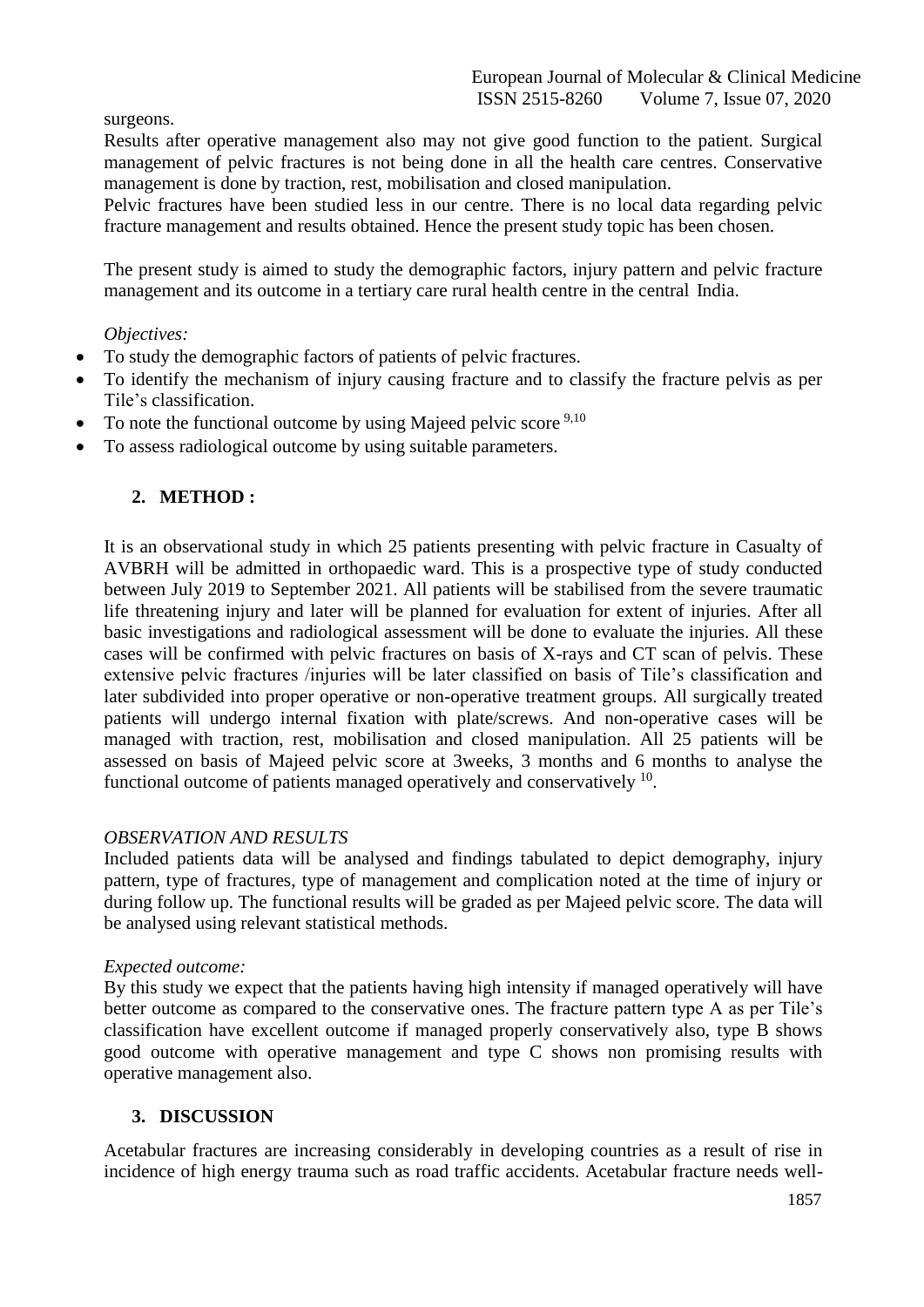European Journal of Molecular & Clinical Medicine<br>ISSN 2515-8260 Volume 7, Issue 07, 2020 Volume 7, Issue 07, 2020

planned treatment protocol for optimal outcome in both conservative and operative management. With the availability technical expertise and better imaging facilities including 3D CT Scan, operative options are available in developing countries also. Results after operative management also may not give good function to the patient as well. Operative management of acetabular fracture is a challenging task and it demands high level of technical skill, better understanding of three dimensional pelvi-acetabular anatomy and team of orthopaedic, general surgeon and anaesthetist and intensive care unit for effective management of fracture itself and concomitant other major abdominal visceral injuries and other complications. We classified pelvic fractures coming in a tertiary care centre and their proper line of treatment. This will provide a local data for pelvic fractures which are increasing in rural areas too. The functional outcome assessed by Majeed score includes pain, work, sitting, standing providing a quality data for choosing treatment plan in a particular fracture pattern. Presence of systemic disorders like hypertension <sup>11,12,13</sup>, diabetes <sup>14,15,16</sup> also play a key role in fracture healing and treatment of these underlying entities needs to be addressed properly. Few of the other related studies on bone and joint disorders are available

 $17,18$ . Few evidences from Global burden of disease study also reflected on related issues  $19,20$ .

## **REFERENCES:**

- [1] Papasotiriou AN, Prevezas N, Krikonis K, Alexopoulos EC. Recovery and return to work after a pelvic fracture. Safety and health at work. 2017 Jun 1;8(2):162-8.
- [2] Pohlemann T, Tscherne H, Baumgärtel F, Egbers HJ, Euler E, Maurer F, Fell M, Mayr E, Quirini WW, Schlickewei W, Weinberg A. Pelvic fractures: epidemiology, therapy and long-term outcome. Overview of the multicenter study of the Pelvis Study Group. Der Unfallchirurg. 1996 Mar;99(3):160.
- [3] Mucha Jr PE, Farnell MB. Analysis of pelvic fracture management. The Journal of trauma. 1984 May 1;24(5):379-86.
- [4] Balogh Z, King KL, Mackay P, McDougall D, Mackenzie S, Evans JA, Lyons T, Deane SA. The epidemiology of pelvic ring fractures: a population-based study. Journal of Trauma and Acute Care Surgery. 2007 Nov 1;63(5):1066-73.
- [5] McCormack R, Strauss EJ, Alwattar BJ, Tejwani NC. Diagnosis and management of pelvic fractures. Bulletin of the NYU hospital for joint diseases. 2010 Oct 1;68(4):281.
- [6] Pereira GJ, Damasceno ER, Dinhane DI, Bueno FM, Leite JB, Ancheschi BD. Epidemiology of pelvic ring fractures and injuries. Revista Brasileira de Ortopedia. 2017 Jun;52(3):260-9.
- [7] Tile M. Pelvic ring fractures: should they be fixed?. The Journal of bone and joint surgery. British volume. 1988 Jan;70(1):1-2.
- [8] Tornetta III P, Lowe JA, Agel J, Mullis BH, Jones CB, Teague D, Kempton L, Brown K, Friess D, Miller AN, Spitler CA. Does Operative Intervention Provide Early Pain Relief for Patients With Unilateral Sacral Fractures and Minimal or No Displacement?. Journal of orthopaedic trauma. 2019 Dec 1;33(12):614-8.
- [9] Lefaivre KA, Guy P, O'Brien PJ, Blachut PA, Shadgan B, Broekhuyse HM. Leading 20 at 20: top cited articles and authors in the Journal of Orthopaedic Trauma, 1987- 2007. Journal of orthopaedic trauma. 2010 Jan 1;24(1):53-8.
- [10] Majeed SA. Grading the outcome of pelvic fractures. The Journal of bone and joint surgery. British volume. 1989 Mar;71(2):304-6.
- [11] Papalkar P, Kumar S, Agrawal S, Raisinghani N, Marfani G, Mishra A. Heterotaxy syndrome presenting as severe pulmonary artery hypertension in a young old female: case